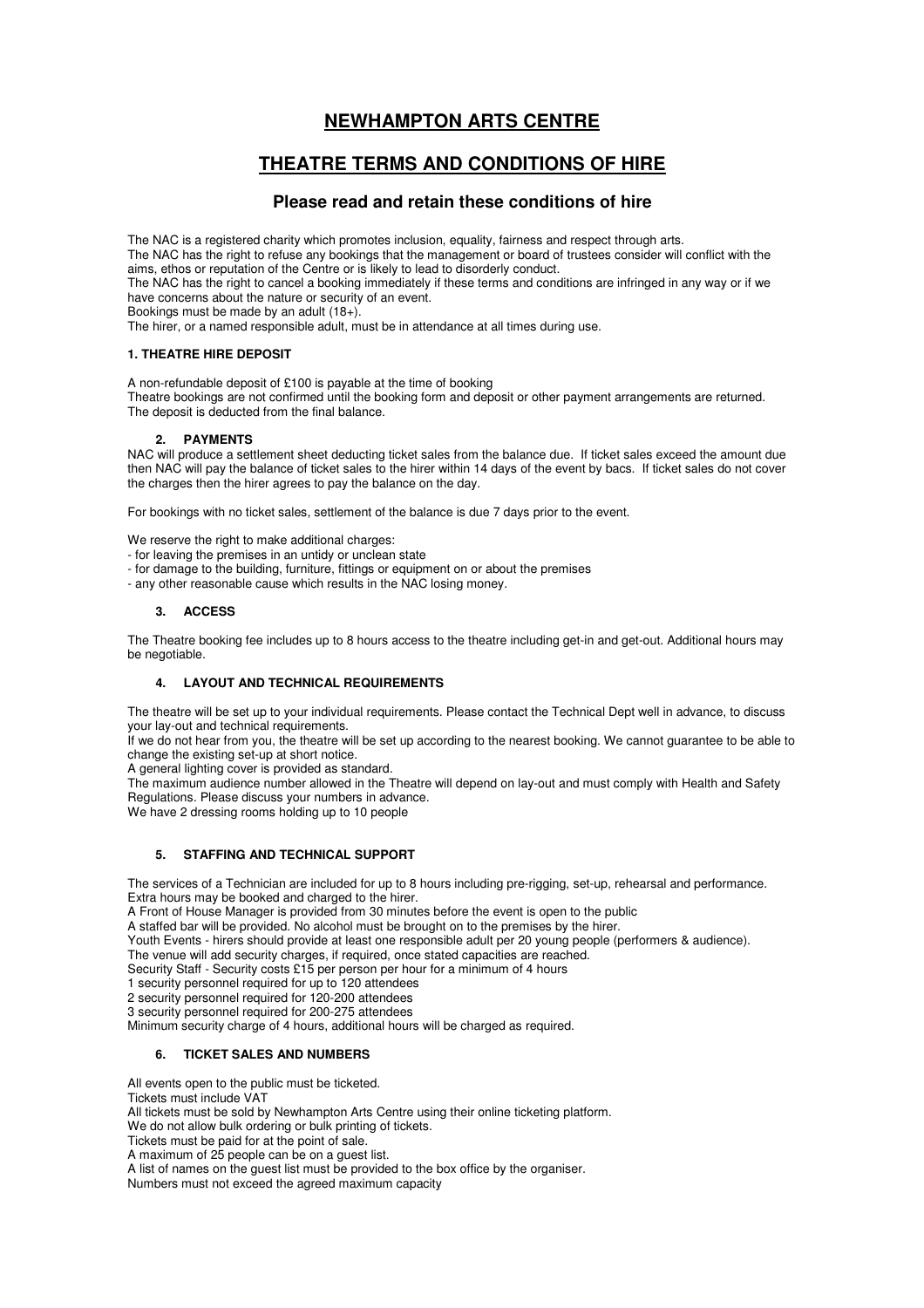#### **7. SAFEGUARDING POLICY**

As part of it's responsibility to safeguard children and adults with care and support needs, NAC requires all hirers to adhere to good practice around safeguarding in line with and proportionate to NAC's own safeguarding arrangements. A copy of the policy can be found on our website www.newhamptonarts.co.uk or upon request.

#### **8. YOUNG PEOPLE**

Groups of young people (under 18) are the responsibility of group leaders and must be supervised at all times whilst on site (before exiting main gates), including breaks.

Any group or individual running activities for young people must comply with the NAC Safeguarding Policy.

#### **9. BAR & CATERING**

Alcohol can only be provided by NAC as part of the bar service. No alcohol is permitted to be brought on to the premises. Catering arrangements must be approved by NAC in advance. No cooking or heating of food may take place on the premises.

#### **10. USE OF THE FACILITIES**

The hirer will not exceed the maximum occupancy number (including children): Maximum capacity depends on the layout – to be confirmed at time of booking All exits from the premises must be kept clear. Events will not exceed permitted licensing hours. The Newhampton Arts Centre is in a residential area and users must not disturb local residents when leaving the

premises.

#### **11. CARE OF FACILITIES**

The premises must be left clean and tidy at the end of the hire and in as good order and condition as at the start of the hire, failing which the Hirer shall pay the NAC reasonable charge for putting the premises in such good order and condition.

No person shall in any part of the premises, without prior consent of the management:

Affix nails, screws or other fittings to any part of the premises or furniture

Bring, place or erect any furniture, fittings, or structure.

Place or fix any additional or decorative lighting.

Exhibit any advertisement in the premises.

No person shall bring any articles of flammable or explosive character or producing an offensive smell or noxious fumes or any chemical either corrosive or acidic or any oil, electric, gas or other engine, or gas bottles for heating. The Hirer shall repay the NAC, on demand, the cost of reinstating, repairing or replacing any part of the premises or any property belonging to the NAC in or upon the premises which shall be damaged or destroyed (otherwise than by fire) stolen or removed during the period of hire or prior or subsequent thereto if in relation to or by reason of the hiring. The amount of the cost shall be certified by the NAC Board whose certificate shall be final.

Caretakers or other employees of the NAC or other authorised persons shall be allowed unimpeded access throughout all parts of the premises during the period of the hiring

#### **12. PORTABLE ELECTRICAL EQUIPMENT**

Any equipment brought in to the NAC must be safe for use. Equipment should be tested (PAT Testing) periodically by an approved registered Electrical. Details of testing procedures are set out in Guidance Note 23 available from the Health & Safety Executive at Wolverhampton City Council.

#### **13. INSURANCE AND INDEMNITY**

The Newhampton Arts Centre has Public Liability Insurance with a limit of £5 million. However, hirers are responsible for the activity taking place in the space they hire, and any injury that arises from that activity. All hirers are recommended to have or take out Public Insurance Liability with a minimum limit of indemnity of £5 million and applicable to the purpose of the hire.

The Hirer is responsible for all belongings and equipment brought on to the site. The NAC is not responsible for loss of or damage to items left on the premises. The Hirer shall indemnify the NAC against all claims, demands, actions or proceedings in respect of:

Any damage to or loss of property brought on to the premises belonging to any person except the NAC.

The death of or injury to any person howsoever or by whomsoever caused which shall occur while such person is in or upon any part of the premises or arise from any accident or occurrence which shall occur while such person is in or on any part of the premises or in respect of any loss or damage suffered or sustained by any person in consequence of such death or injury.

Provided the indemnity given by sub-clauses (a) and (b) hereof shall not apply to:

Damage, loss, death or injury occasioned by or in consequence of

Bursting of or overflowing from any heating, ventilating, lighting, electrical or water equipment or apparatus of the NAC, unless such bursting or overflowing shall be caused by the actions of by reason of instructions of the Hirer or his servants or agents